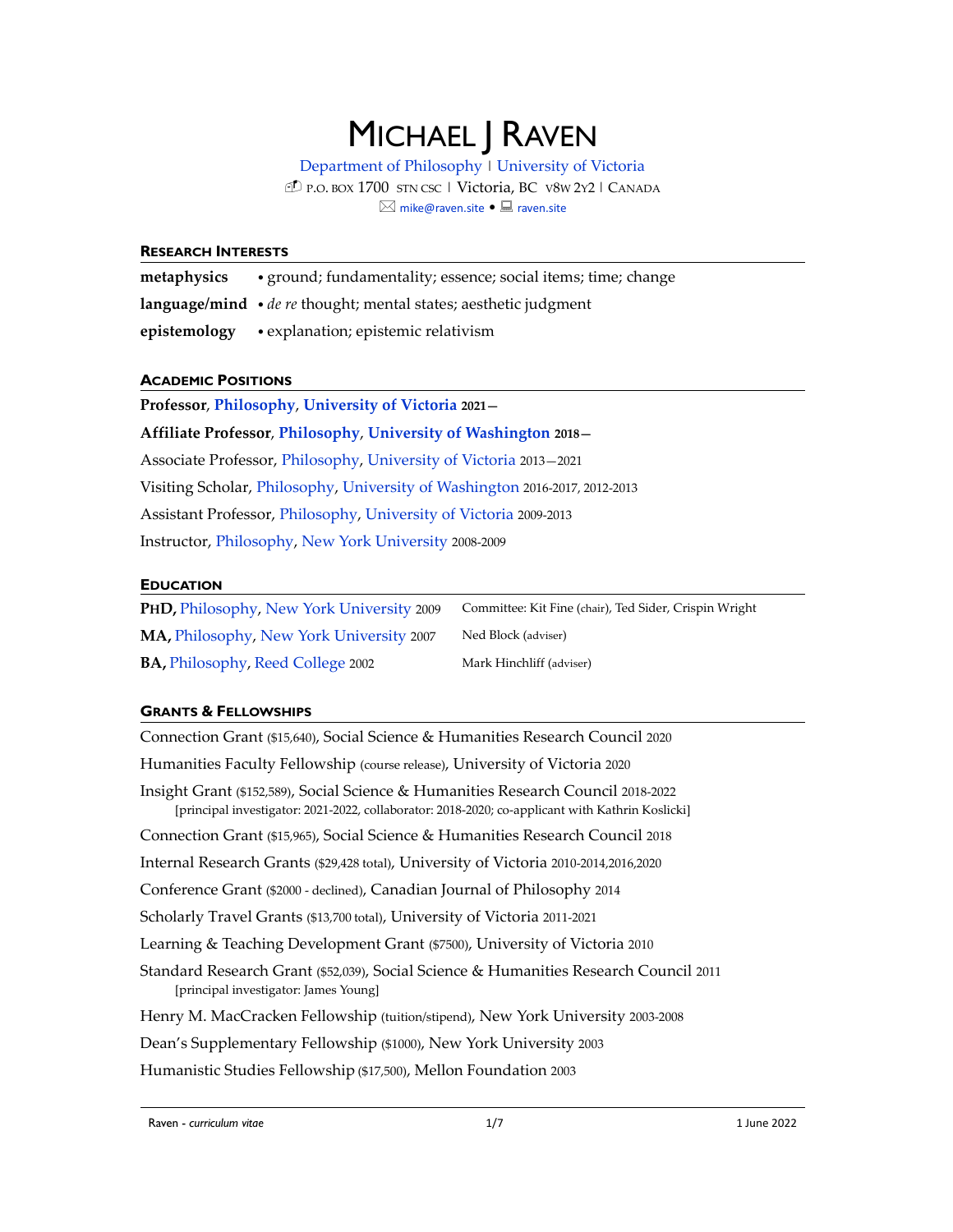## **HONORS &AWARDS**

Outstanding Teaching Assistant Award, New York University 2009 Graduate Forum Fellow, New York University 2007-2008 Phi Beta Kappa Society 2002 Edwin N. Garlan Memorial Prize in Philosophy, Reed College 2002 Commendation for Academic Excellence, Reed College 1998-2002 Chase Youth Award for Entrepreneurship 1998 Xerox Award in the Humanities and Social Sciences 1998 Spokane Scholars Award: 1st Excellence in Social Sciences 1998 Phi Delta Kappa Grant for Prospective Educators 1998 Elks National Foundation "Most Valuable Student" Award 1998 Washington State Honors Award 1998 Washington State Principal's Scholars Award 1998 National Merit Scholarship Finalist 1998

## **SCHOLARLY IMPACT**

• [philpeople.org](https://philpeople.org/profiles/michael-j-raven/metrics)**: 88 th** pctl publication volume; **94 th** pctl citations

 $\bullet$  [Google Scholar](https://scholar.google.com/citations?user=l5NC0ZAAAAAJ&hl=en): citations =  $701$ , h-index =  $10$ , i10-index =  $10$ 

• **Erdös number = 3 (**Erdös→Pomerance→Crandall→Raven)

## **EDITED BOOKS**

| The Routledge Handbook of Essence, w/K. Koslicki. New York: Routledge (forthcoming). | $[37]$ |
|--------------------------------------------------------------------------------------|--------|
| The Routledge Handbook of Metaphysical Grounding. New York: Routledge (2020).        | [36]   |

## **ARTICLES & CHAPTERS**

- **"Physicalism and its Challenges in Social Ontology"** in S. Collins, B. Epstein, S. Haslanger [35] & H. B. Schmid (eds.), *The Oxford Handbook of Social Ontology*. Oxford: Oxford University Press (forthcoming).
- **["A Problem for Immanent Universals in States of Affairs"](https://scholarlypublishingcollective.org/uip/apq/article-abstract/59/1/1/293918/A-Problem-for-Immanent-Universals-in-States-of?redirectedFrom=PDF)**, *American Philosophical Quarterly* [34] 59.1 (2022): 1-9.
- **["A Puzzle for Social Essences"](https://doi.org/10.1017/apa.2020.48)**, *Journal of the American Philosophical Association* 8.1 (2022): 128- [33] 148.
- "**[Explaining Essences](https://doi.org/10.1007/s11098-020-01483-2)**"<https://doi.org/10.1007/s11098-020-01483-2>, *Philosophical Studies* 178 (2021): 1043-1064. Philosophical<sup>[32]</sup>
- **["Is Logic Out of this World?"](https://doi.org/10.5840/jphil20201171036)**, *The Journal of Philosophy* 117.10 (2020): 557-577. [31]
- **"Introduction"** in M. Raven (ed.), *[The Routledge Handbook of Metaphysical Grounding](https://www.routledge.com/The-Routledge-Handbook-of-Metaphysical-Grounding-1st-Edition/Raven/p/book/9780815366492)*. New [30] York: Routledge (2020).
- **["Hylomorphism without Forms? A Critical Notice of Simon Evnine's](http://dx.doi.org/10.1080/00455091.2018.1445174)** *Making Objects and*  [29]*[Events](http://dx.doi.org/10.1080/00455091.2018.1445174)***"**, *Canadian Journal of Philosophy* 49.5 (2019): 652-669.

Raven - *curriculum vitae* and the control of the control of the 2022 **1** June 2022 **1** June 2022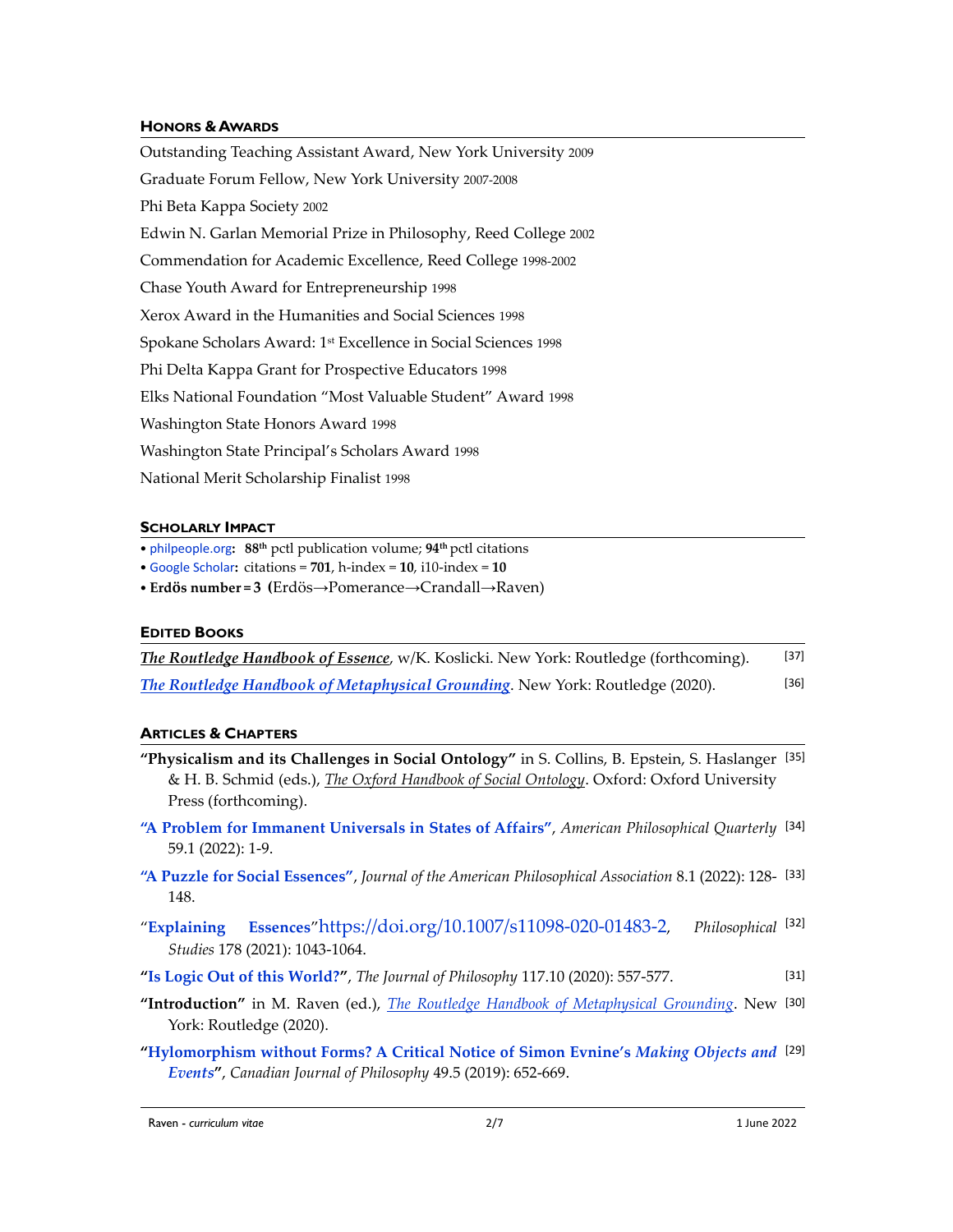| "(Re)discovering Ground" in K. Becker & I. D. Thomson (eds.), <i>Cambridge History of</i> [28]<br>Philosophy, 1945 to 2015. Cambridge: Cambridge University Press (2019).                                   |        |
|-------------------------------------------------------------------------------------------------------------------------------------------------------------------------------------------------------------|--------|
| "New Work for a Theory of Ground", Inquiry 60.6 (2017): 625-655.                                                                                                                                            | $[27]$ |
| "Against the Semantic Orientation towards Aesthetic Judgements" in J. Young (ed.), [26]<br>Semantics of Aesthetic Judgement. Oxford: Oxford University Press (2017).                                        |        |
| "Fundamentality without Foundations", Philosophy and Phenomenological Research 93.3 (2016): [25]<br>607-626.                                                                                                |        |
| "Ground", Philosophy Compass 10.5 (2015): 322-333.                                                                                                                                                          | $[24]$ |
| "Is Ground a Strict Partial Order?", American Philosophical Quarterly 50.2 (2013): 191-199.                                                                                                                 | $[23]$ |
| "Subjectivism is Pointless", Logos & Episteme 4.1 (2013): 733-748.                                                                                                                                          | $[22]$ |
| "Is Lewis's Mixed Theory Mixed Up?", Theoria 79.1 (2013): 57-75.                                                                                                                                            | $[21]$ |
| "In Defence of Ground", Australasian Journal of Philosophy 90.4 (2012): 687-701.                                                                                                                            | $[20]$ |
| "Attesting the Aristotelian Future", Philosophia 39.4 (2011): 751-757.                                                                                                                                      | $[19]$ |
| "Can Time Pass at the Rate of 1 Second per Second?", Australasian Journal of Philosophy 89.3 [18]<br>$(2011): 459-465.$                                                                                     |        |
| "There is a Problem of Change", Philosophical Studies 155.1 (2011): 23-35.                                                                                                                                  | $[17]$ |
| "Cryptographic Hash Functions Based on Artificial Life", w/M. A. Bedau & R. Crandall. [16]<br>PSIPRESS (2010).                                                                                              |        |
| "Problems for Testimonial Acquaintance", NOUs 42.4 (2008): 727-745.                                                                                                                                         | $[15]$ |
| "A General Framework for Evolutionary Activity Statistics", w/M. A. Bedau, in W. Banzhaf, [14]<br>et al. (eds.), Advances in Artificial Life - ECAL 2003. Berlin: Springer-Verlag (2003).                   |        |
| "Collective Intelligence of the Artificial Life Community on its Own Successes, Failures, [13]<br>and the Future", w/S. Rasmussen, G. N. Keating & M. A. Bedau, Artificial Life 9 (2003):<br>207-235.       |        |
| "Visualizing Adaptive Evolutionary Activity of Allele Types and of Phenotypic [12]<br>Equivalence Classes of Alleles", w/M. A. Bedau, in E. Bilotta, et al. (eds.), ALife VIII<br>Workshops. Sydney (2002). |        |

## **REVIEWS**

| T. Sattig, The Double Lives of Objects, Philosophical Review 127.1 (2018): 140-144. | $[11]$ |
|-------------------------------------------------------------------------------------|--------|
|-------------------------------------------------------------------------------------|--------|

- **F. Correia & B. Schnieder (eds.)** *[Metaphysical Grounding: Understanding the Structure of](http://ndpr.nd.edu/news/39400-metaphysical-grounding-understanding-the-structure-of-reality/)*  [10] *[Reality](http://ndpr.nd.edu/news/39400-metaphysical-grounding-understanding-the-structure-of-reality/)*, *Notre Dame Philosophical Reviews* (2013).
- **D. Chalmers, D. Manley & R. Wasserman (eds.),** *[Metametaphysics: New Essays on the](http://journals.uvic.ca/index.php/pir/article/view/911/470)*  [9] *[Foundations of Ontology](http://journals.uvic.ca/index.php/pir/article/view/911/470)*, *Philosophy in Review* 30.3 (2010).

# **OTHER** (ENCYCLOPEDIA ENTRIES, LAB REPORTS)

**["Kit Fine"](https://iep.utm.edu/fine-k/)**, *The Internet Encyclopedia of Philosophy* (2020). [8]

**"The Essential Glossary of Ground",** w/K. Fine, in M. Raven (ED.), *[The Routledge Handbook of](https://www.routledge.com/The-Routledge-Handbook-of-Metaphysical-Grounding-1st-Edition/Raven/p/book/9780815366492)*  [7]*[Metaphysical Grounding](https://www.routledge.com/The-Routledge-Handbook-of-Metaphysical-Grounding-1st-Edition/Raven/p/book/9780815366492)*. New York: Routledge (2020).

Raven - *curriculum vitae* **12022 12022 12022 12022 12022 12022 12022 12022 12022 12022 12022 12022 12022 12022 12022 12022 12022 12022 12022 12022 12022 12022 12022 12022 12**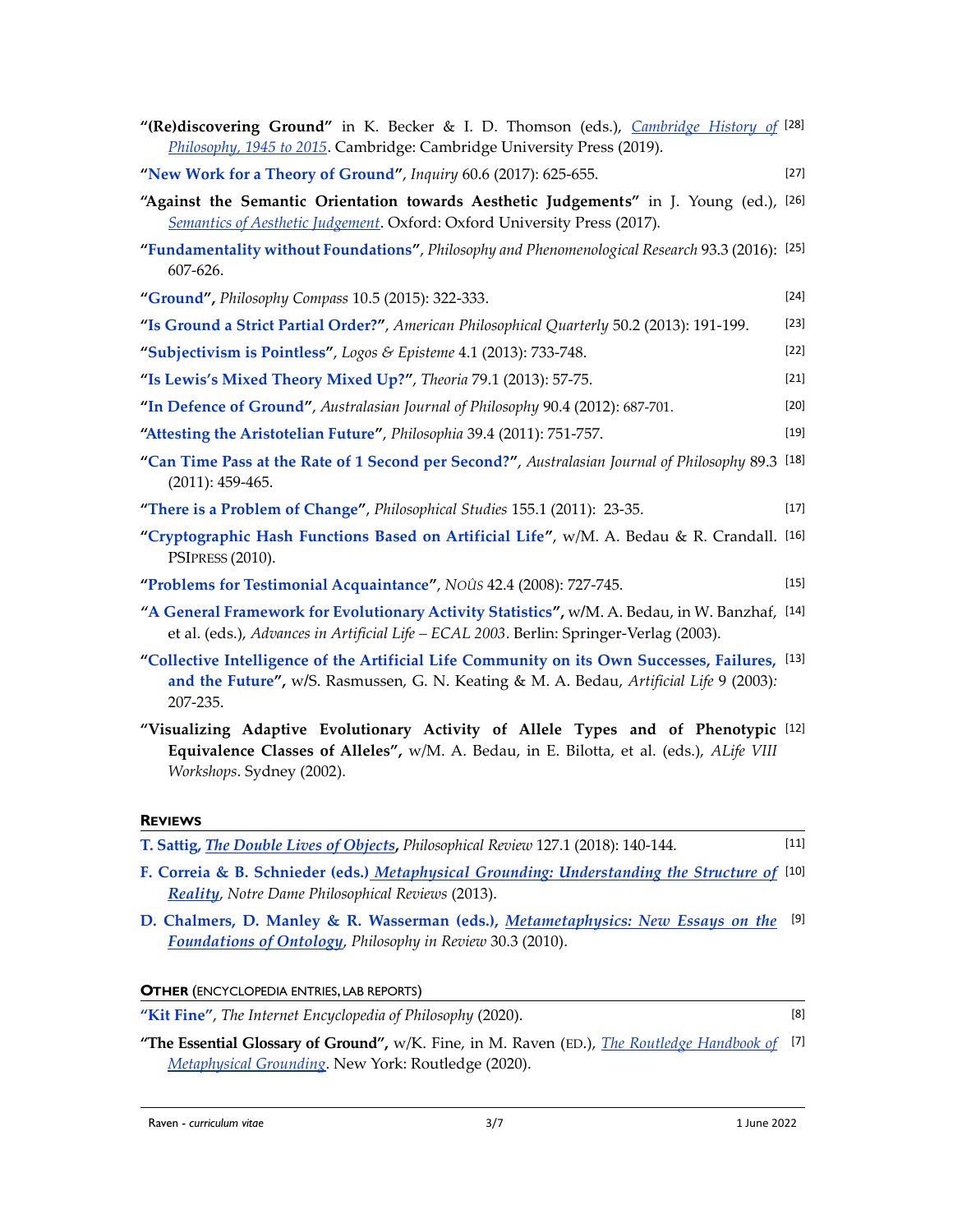- **["Metaphysical Grounding",](http://www.oxfordbibliographies.com/view/document/obo-9780195396577/obo-9780195396577-0389.xml)** in D. Pritchard (ed.), *Oxford Bibliographies in Philosophy*. New [6] York: Oxford University Press (2019).
- **"Ontology"** and **"Substance"** in J. Lachs & R. Talisse (eds.), *[American Philosophy: An](https://www.routledge.com/American-Philosophy-An-Encyclopedia-1st-Edition/Lachs-Talisse/p/book/9780415939263)  [Encyclopedia](https://www.routledge.com/American-Philosophy-An-Encyclopedia-1st-Edition/Lachs-Talisse/p/book/9780415939263)*. New York: Routledge (2007). [5] [4]
- **"Consensus-building Tools for Post-wildfire Geographical Information System (GIS)**  [3] **Design"**, w/G. N. Keating & S. Rasmussen. LANL License No. LA-13894-MS (2002).
- **"Use of Web-based Consensus Building and Conflict Clarification Process for the Navajo**  [2] **Nation Governmental Efficiency Evaluation"**, w/G. N. Keating, S. Rasmussen, E. Tso, J. Cocq & P. Dotson. *Appendix to ETD Environmental Consulting, Report of the Navajo Nation Council Evaluation*. LANL Report LA-UR-01-6207 (2001).
- **"Web-based Consensus Building and Conflict Clarification Tool for EES Division's**  [1] **Strategic Planning Process",** w**/**G. N. Keating & S. Rasmussen. LANL License No. LA-UR-02-3830 (2001).

#### **PRESENTATIONS,COMMENTARIES,AND PANELS**

- **"The Dynamics of Artifacts"**, The IXth Triennial Conference of the Society for Analytic Philosophy 2022; Keynote Address of the Northwest Philosophy Conference 2022
- **"The Social Basis"**, Social Ontology/Collective Intentionality 2022
- **Comments: Aaron Griffith's, TBD**, Social Metaphysics Workshop 2022
- **"Is Physicalism Possible?"**, University of Manitoba 2021; Northwest Philosophy Conference 2021
- **Comments: Deke Gould's "Possibilities and Propositions: Concrete Modal Realism, Platonism, and Similarity",** Northwest Philosophy Conference 2021
- **Comments: Mark Hinchliff's "Truth in Fiction—A Sequel"**, Western Canadian Philosophical Association Conference 2021
- **Panelist: Kit Fine's "What is Truthmaker Semantics?",** Peking University Mathematical Philosophy 2020
- **"Re-evaluating Social Essences"**, Humanities Faculty Fellowship Lecture 2020
- **"A Puzzle for Social Essences"**, Social Metaphysics Workshop 2020; Union College 2020; Social Ontology 2018
- **Comments: Justin Clarke-Doane's** *Mathematics and Morality***,** Canadian Philosophical Association Conference 2019
- **Comments: Wes Simcoe's "Grounding and A Priori Epistemology",** Vancouver Summer Philosophy Conference 2019
- **"A Problem for Immanent Universals in States of Affairs"**, Modal Metaphysics: Issues on the (Im)Possible VI 2018
- **Comments: Moritz Baron's "Can Williamson's Counterfactual-based Epistemology of Modality Explain our Knowledge of Mathematical Necessity?"**, Modal Metaphysics: Issues on the (Im)Possible VI 2018
- **Comments: Martin Glazier's "The Standpoint Challenge to the PSR"**, Principle of Sufficient Reason: Then and Now 2018

Raven - *curriculum vitae* and the control of the control of the 4/7 **1** June 2022 **1** June 2022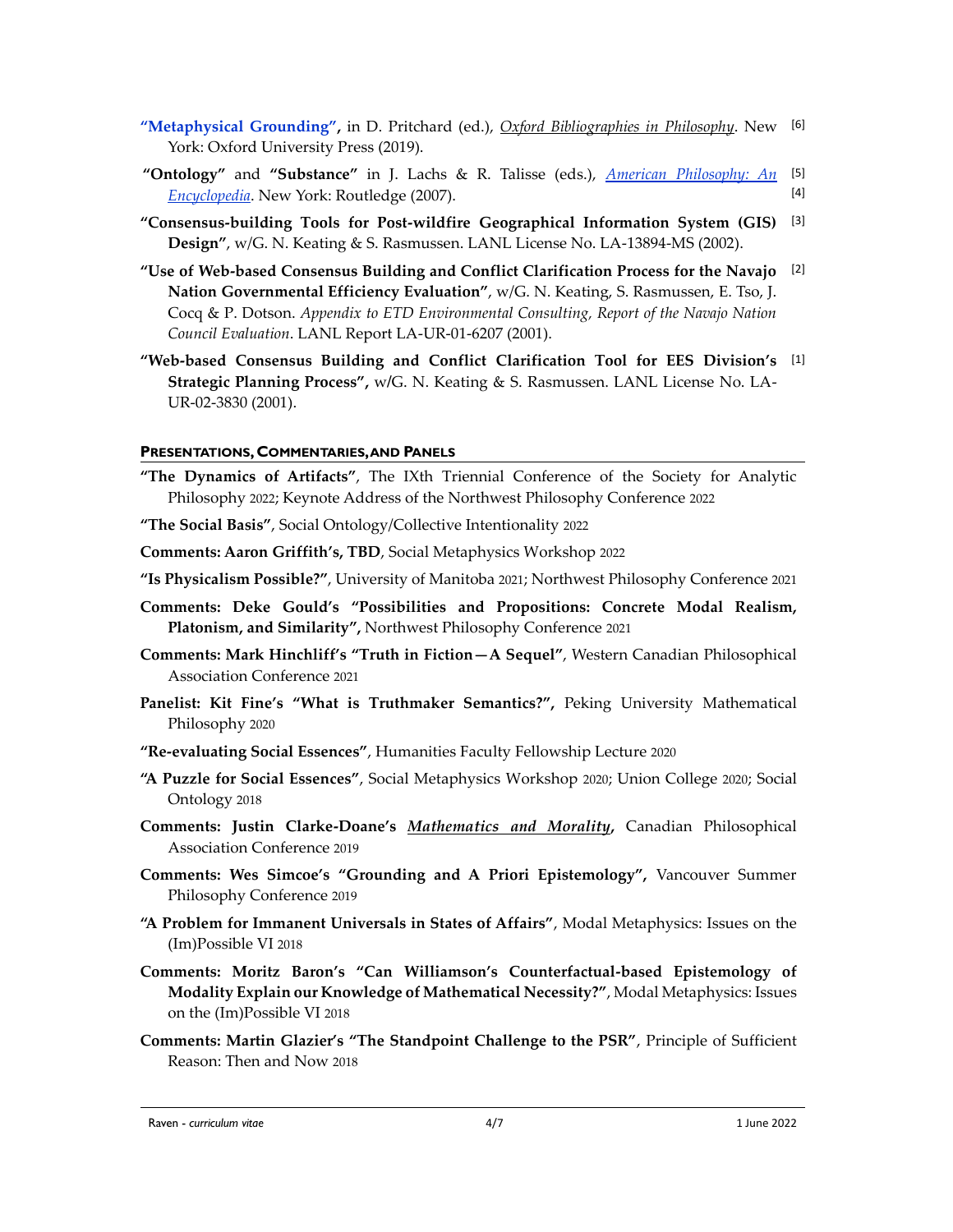- "**Hylomorphism without Forms? On Simon Evnine's** *Making Objects and Events"*, Author-Meets-Critic, Eastern APA 2018
- **Comments: Justin Zylstra's "Essence and Grounding Connections"**, Society for the Metaphysics of Science Conference 2017
- **Comments: Bob Beddor's & Simon Goldstein's "Believing Epistemic Contradictions"**, Formal Epistemology Workshop 2017
- **Comments: Dana Goswick's "Hylomorphism Without Primitive Modality"**, Canadian Metaphysics Collaborative 1st Annual Conference 2017
- **Comments: Jessica Wilson's "Grounding-based Formulations of Physicalism"**, 21st SOFIA Conference 2017
- **"Deriving Ought from Is"**, University of Washington PhilLunch Series 2016
- **"Challenges of Teaching Metaphysics"**, Situating Core Analytic Philosophy within the Liberal Arts Curriculum Workshop 2016
- **Comments: Nina Emery's "Against Radical Quantum Ontologies"**, Vancouver Summer Philosophy Conference 2016
- **Comments: David Kovacs's "Priority Monism and the Notion of Dependence"**, Central APA 2016
- **"Taking to be as Making to be"**, LOGOS, University of Barcelona, 2015; Artifacts and Metaphysical Explanation 2015
- "**Expressing the Truth, Describing the World**", Truth and Grounds Conference (eidos), 2015; Simon Fraser University 2015; University of Alberta 2014
- "**Fundamentality without Foundations"**, Institut Jean Nicod 2015; Northwest Philosophy Conference 2015; Reed College 2013; eidos Workshop in Metaphysics and Mathematics 2013; Australian National University 2013; University of Melbourne 2013; University of Sydney 2013
- **Comments: Tom Donaldson's "The Grounding of Arithmetic"**, Pacific APA 2015
- **Comments: Sean Crawford's "Propositions and the Multiple Relation Theory of Belief: Wittgenstein and Russell Reconciled"**, Western Canadian Philosophical Association Conference 2014
- "**Vindicating Testimonial Acquaintance"**, Canadian Philosophical Association Congress 2013; Pacific APA 2013; Northwest Philosophy Conference 2011
- "**Is Ground a Strict Partial Order?**", Pacific APA 2013
- "**Aesthetic Relativisms and Realities"**, Aesthetic Judgment Workshop 2012
- "**Reintroducing Fundamental and Derivative"**, University of St. Andrews 2012; University of Edinburgh 2012
- "**Science Cannot Disprove (or Prove) Free Will"**, Philosophy vs. Psychology Debate, University of Victoria 2012
- **Comments: Kenneth Vernon's "The Normativity of Truth"**, Northwest Philosophy Conference 2011
- "**Avoiding Incoherence in Ontology"**, Vienna Forum for Analytic Philosophy, 2011; Beijing Normal University 2011
- **Comments: Michael Hick's "Know-who and Testimony Mediated Acquaintance"**, Pacific APA 2011

Raven - *curriculum vitae* 5/7 1 June 2022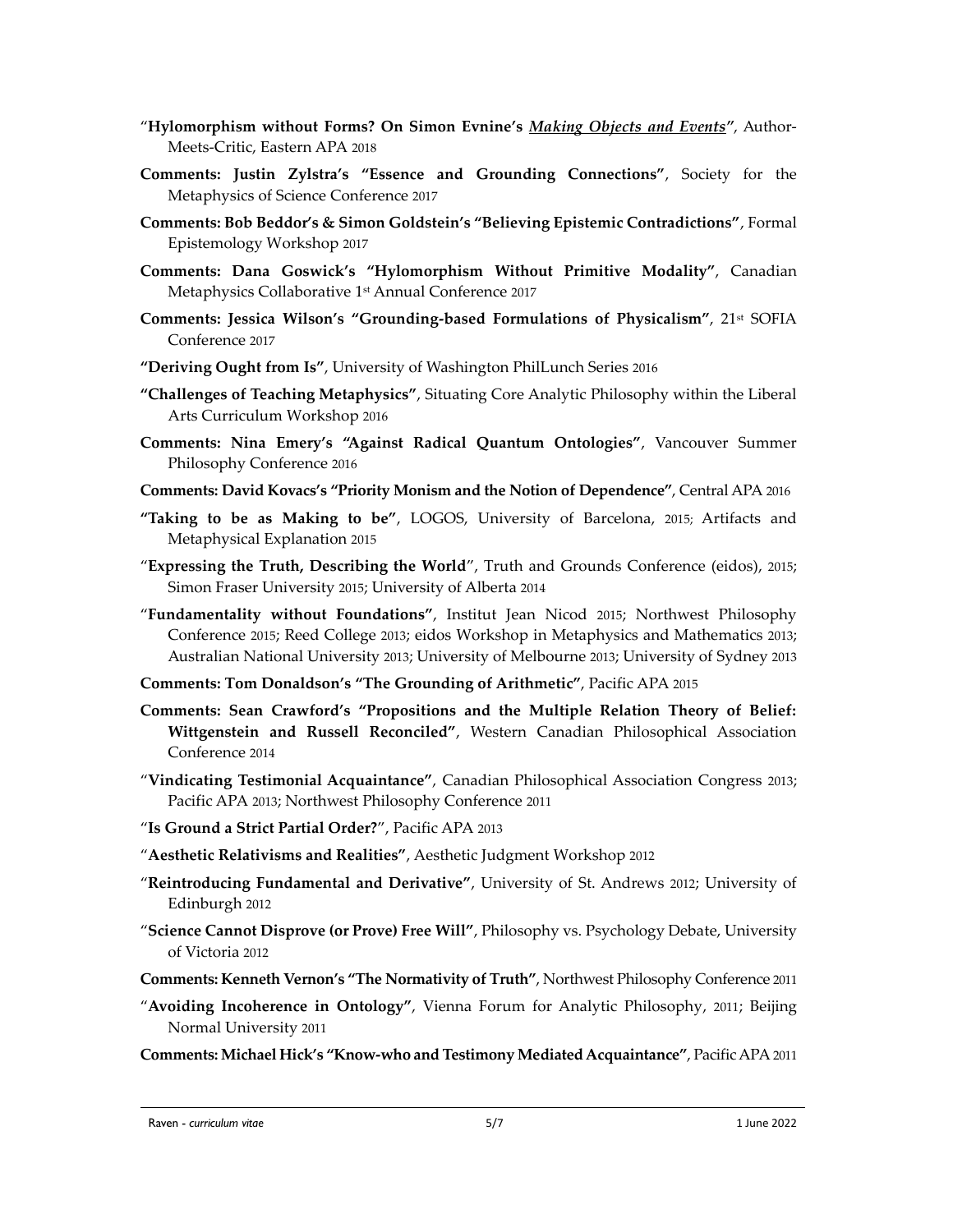- "**There is a Problem of Change"**, Keynote Address, Western Canadian Undergraduate Philosophy Conference 2010
- "**Ontology, from a Fundamentalist Point of View"**, Vancouver Island University 2009; University of Victoria 2009; New York University Graduate Forum 2008
- "**Is Quantifier Variance Metaphysically Relevant?"**, Rhodes College 2009; Arché/CSMN Graduate Conference 2008; UC Davis Graduate Conference 2008

| <b>ADVISING</b>                          |                                                                                              |
|------------------------------------------|----------------------------------------------------------------------------------------------|
| <b>SUPERVISOR</b>                        | Thomas Oberle, PhD, University of Alberta 2020–                                              |
|                                          | William Arrett, MA, University of Victoria 2020                                              |
|                                          | Pat Reilly, MA, University of Victoria 2019                                                  |
|                                          | Carolyn Garland, MA, University of Victoria 2014                                             |
| <b>COMMITTEE</b><br>(NON-<br>SUPERVISOR) | Andrew Park, MA, University of Victoria 2014                                                 |
|                                          | Adrienne Canning, MA, University of Victoria 2013                                            |
|                                          | Soroush Moghaddam, MA, University of Victoria 2013                                           |
| <b>EXTERNAL</b><br><b>EXAMINER</b>       | Julio Brotero de Rizzo, PhD, University of Hamburg 2019                                      |
|                                          | James Norton, PhD, University of Sydney 2017                                                 |
|                                          | Justin Zylstra, PhD, University of Alberta 2016                                              |
| <b>MENTOR</b>                            | Alec Oakley, Jamie Cassels Undergraduate Research Award, University of<br>Victoria 2019-2020 |

## **TEACHING**

| <b>GRADUATE</b><br><b>COURSES</b>      | Based & Baseless Truths; Language & Attitude Problems; Definition & Essence;<br>Naïve Metaphysics; Modality & Essence; Metaphysical Explanation; Reference &<br>Existence; Metametaphysics; Meaning; Pro-seminar; Time, Tense, Change &<br>Persistence; Directed Studies |
|----------------------------------------|--------------------------------------------------------------------------------------------------------------------------------------------------------------------------------------------------------------------------------------------------------------------------|
| <b>UNDERGRADUATE</b><br><b>COURSES</b> | Introduction to Philosophy; Metaphysics, History of Analytic Philosophy,<br>Philosophy of Language; Logic; Philosophy of Language; Belief, Truth &<br>Knowledge; Philosophy of Mind; History of Ancient Philosophy                                                       |
| <b>TEACHING</b><br><b>ASSISTANCE</b>   | Central Problems of Philosophy; Ethics; History of Modern Philosophy;<br>Metaphysics                                                                                                                                                                                     |
| <b>SERVICE</b>                         |                                                                                                                                                                                                                                                                          |
| <b>ADMIN</b>                           | Co-Founder & Steering Committee, Metaphysics Collaborative 2015-                                                                                                                                                                                                         |
|                                        | Co-Editor-in-Chief, Metaphysics 2016-                                                                                                                                                                                                                                    |
|                                        | <b>Editorial Panel</b> , Thought: A Journal of Philosophy 2020–                                                                                                                                                                                                          |
|                                        | HUMS Grants Board, University of Victoria 2020-                                                                                                                                                                                                                          |
|                                        | Co-Section Editor, "Essence", philpapers.org 2019-                                                                                                                                                                                                                       |
|                                        | Graduate Coordinator, University of Victoria 2011-2016,2018-                                                                                                                                                                                                             |